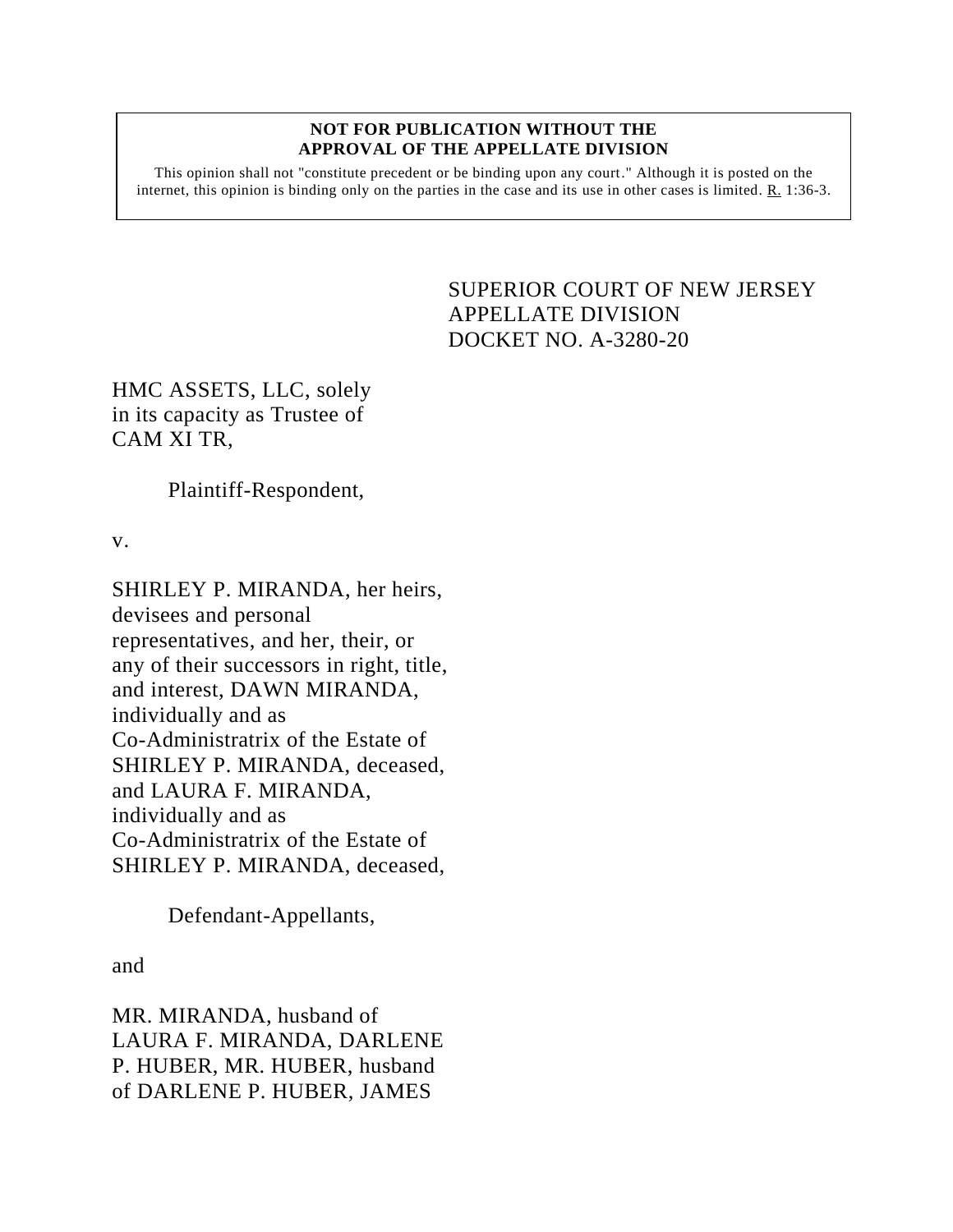M. MIRANDA, MRS. JAMES M. MIRANDA, his wife, SHIRLEY C. MIRANDA, MR. MIRANDA, husband of SHIRLEY C. MIRANDA, CHERYL HERNANDEZ, MR. HERNANDEZ, husband of CHERYL MIRANDA, RICHARD MIRANDA, MRS. RICHARD MIRANDA, his wife, NEW CENTURY FINANCIAL SERVICES, INC., MIDLAND FUNDING, LLC, MSW CAPITAL, LLC, STATE OF NEW JERSEY, UNITED STATES OF AMERICA, and SUPREME ENERGY, INC.,

Defendants.

\_\_\_\_\_\_\_\_\_\_\_\_\_\_\_\_\_\_\_\_\_\_\_\_\_\_\_\_\_\_

Submitted April 26, 2022 – Decided May 25, 2022

Before Judges Smith and Berdote Byrne.

On appeal from the Superior Court of New Jersey, Chancery Division, Hudson County, Docket No. F-002028-09.

James F. Villeré Jr., attorney for appellants.

Friedman Vartolo LLP, attorneys for respondent (Michael Eskenazi, on the brief).

## PER CURIAM

Defendants, Dawn and Laura Miranda, co-administrators of the estate of

their mother, Shirley Miranda, appeal from the trial court's order striking their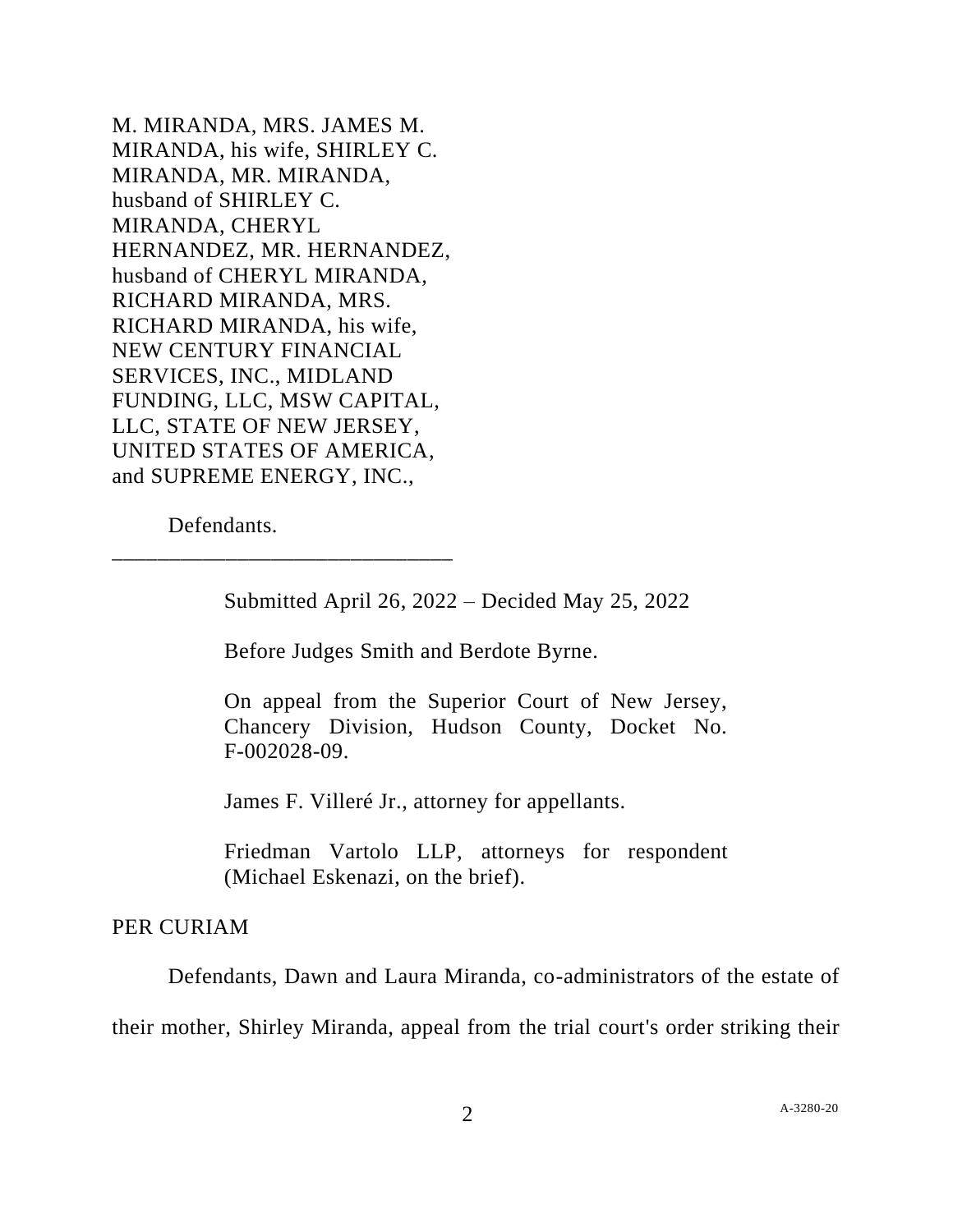answer and affirmative defenses as non-contesting and granting summary judgment to plaintiff in this foreclosure action, alleging decedent's signature was forged on the mortgage documents. However, decedent never alleged forgery during her lifetime in defense of this litigation. Accordingly, we affirm substantially for the reasons set forth by Judge Jeffrey R. Jablonski in his thorough statement of reasons rendered on October 25, 2019.

We will not recite in detail the lengthy history of the foreclosure proceedings. Instead, we incorporate by reference the factual findings and legal conclusions contained in Judge Jablonski's well-reasoned decision. We add the following comments.

The original complaint in this matter was filed in January 2009. The original defendant in foreclosure, Shirley Miranda, <sup>1</sup> passed away during the pendency of the litigation in February 2017. Prior to her passing, Shirley filed a contesting answer raising the following defenses: (1) plaintiff did not comply with the Fair Foreclosure Act, N.J.S.A. 2A:50-56(c), (2) plaintiff's claims were barred because of unclean hands, (3) plaintiff's claims arose because of its own negligence, and (4) consumer fraud. She also filed a counterclaim alleging predatory lending. By order dated January 17, 2014, Shirley was sanctioned

<sup>&</sup>lt;sup>1</sup> Because several individuals share a surname, we refer to them by their first names. We mean no disrespect.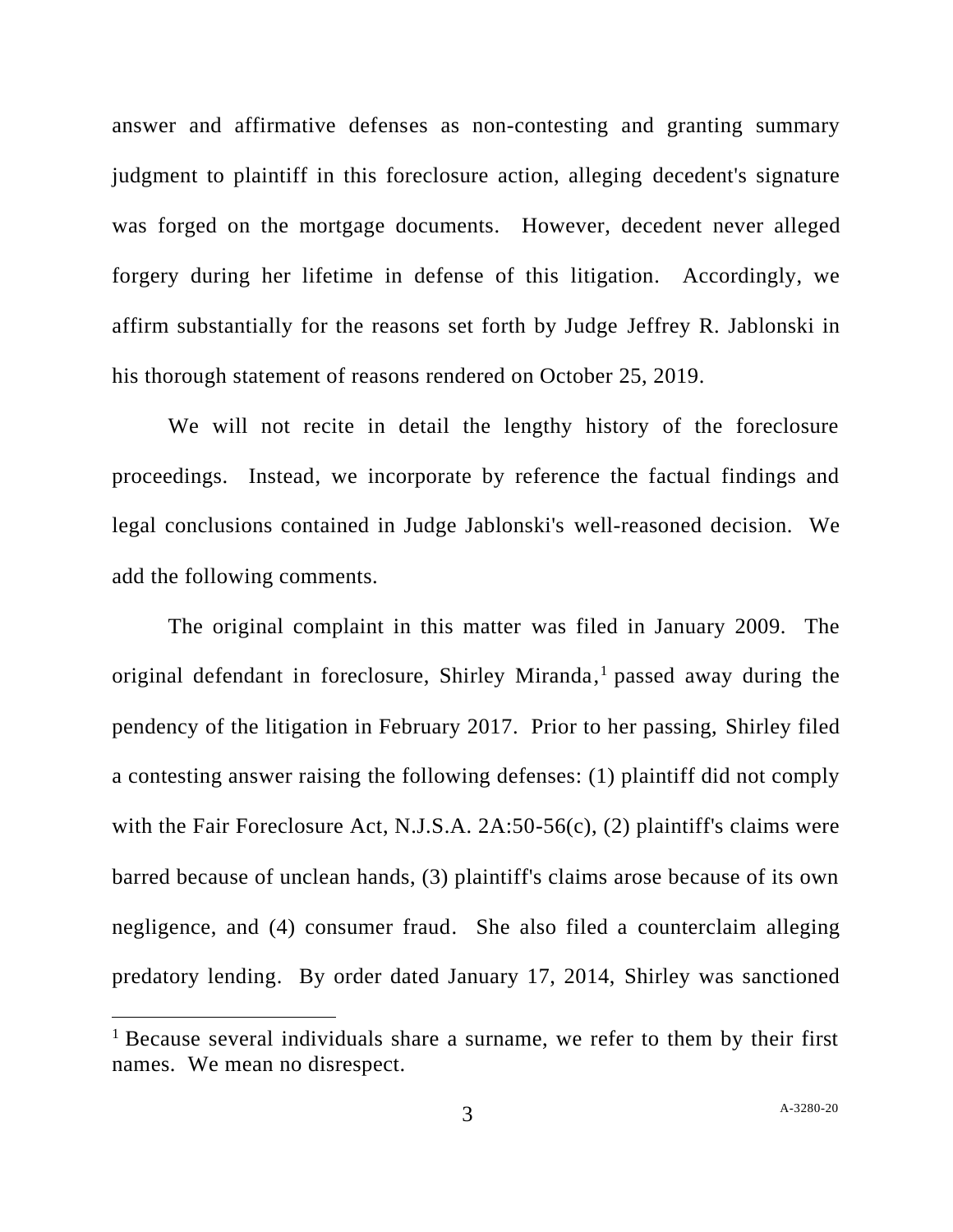for her continuing failure to provide discovery, and her answer was stricken with prejudice pursuant to Rule 4:23-5(a)(2). Although Shirley asserted a consumer fraud claim, it is uncontested she did not assert forgery regarding the loan documents in the original contesting answer or at any time before she died. In fact, her answer, later stricken, specifically acknowledged the validity of the loan documents.

A first amended complaint was filed in April 2015, reflecting the substitution of plaintiff and addition of judgment creditors. By order dated May 31, 2016, the trial court did not allow Shirley to set aside default and file an answer to the first amended complaint due to the prior dismissal with prejudice, and because no new claims were asserted in the first amended complaint. Shirley appealed that denial.

Shirley passed away in February 2017. Final judgment was entered in May 2017. However, because she passed away prior to final judgment being entered, final judgment was vacated in November 2017. In April 2018, plaintiff filed a second amended complaint reflecting decedent's death and naming her heirs. <sup>2</sup>

<sup>&</sup>lt;sup>2</sup> If an owner dies prior to entry of final judgment, their heirs, devisees, and personal representatives are indispensable parties who must be joined; otherwise the final judgment does not bind them. See R. 4:34-1(b); R. 4:34-3;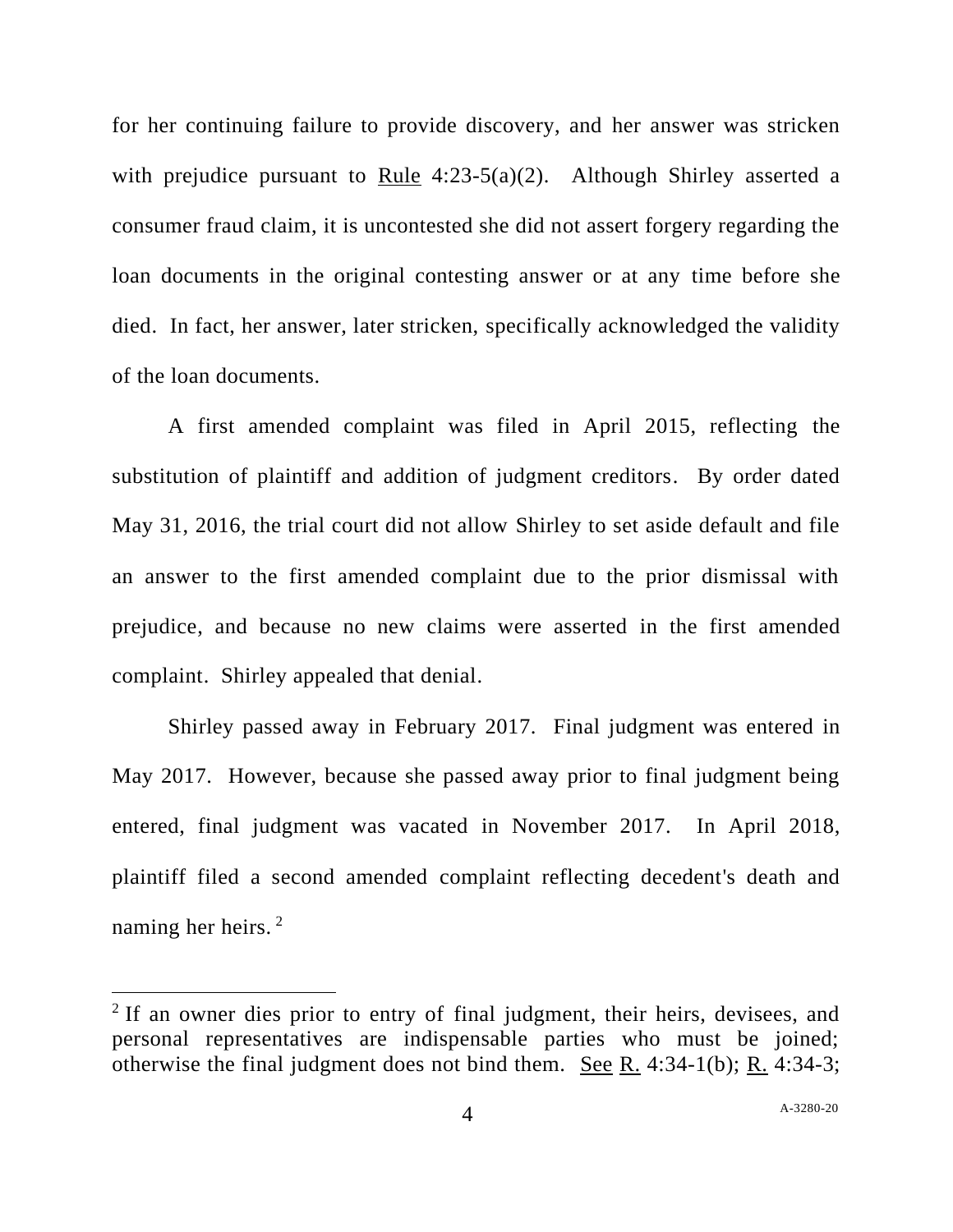On May 14, 2018, the first appeal was dismissed as moot given that final judgment was vacated. This court's order states:

> [a]ll further proceedings relating to the new complaint shall be conducted in the trial court, and any subsequent appeal by any aggrieved party of final orders or judgments entered during those proceedings is limited to those new final orders or judgments, and shall not include the vacated May 9, 2017 final judgment that is the subject of this appeal, which is now dismissed.

On June 28, 2019, plaintiff filed a third amended complaint reflecting defendants had been named co-administrators of decedent's estate. The estate filed a contesting answer on August 1, 2019.

Defendants' "law of the case" argument relies upon the appeal's dismissal order language to claim they get to "start all over again." This court's dismissal of the prior appeal as moot was not a decision in defendants' favor on any substantive grounds.

Defendants incorrectly argue the trial court dismissed their answer and affirmative defenses to the third amended complaint because decedent's answer was previously stricken for failure to provide discovery. They argue our dismissal of the appeal gave them a "fresh start" and opportunity to file an

Jeter v. Stevenson, 284 N.J. Super. 229, 236 (App. Div. 1995) (ordering estate substituted for named defendant).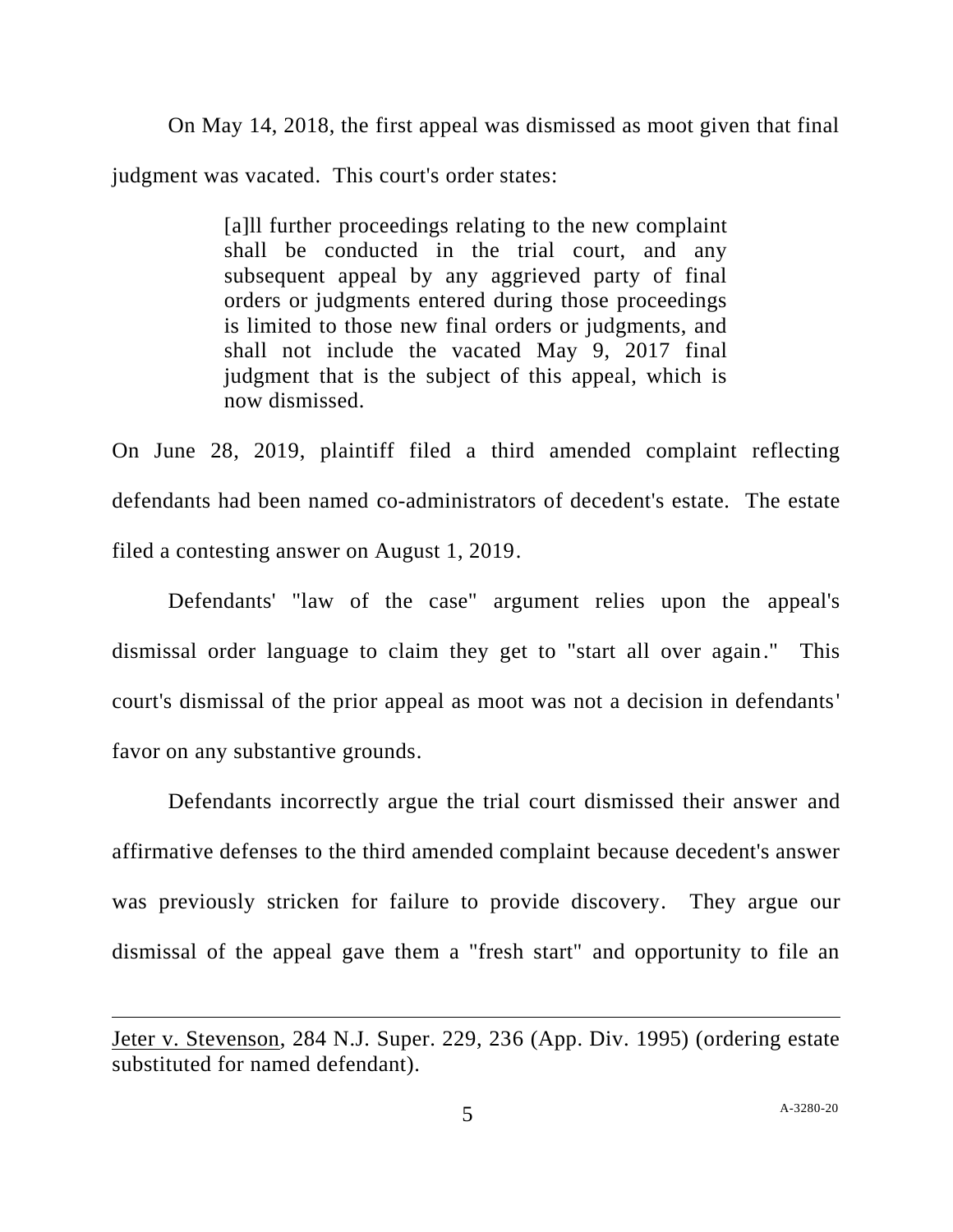answer to the second amended complaint. Neither argument is valid. The second amended complaint was rendered moot because plaintiff filed a third amended complaint. Defendants were given the opportunity and, indeed, did file an answer to the third amended complaint. That answer was not stricken because of decedent's prior failure to provide discovery. On the contrary, Judge Jablonski addressed the affirmative defenses raised by defendants in their most recent answer and found each failed to raise any issue of material fact sufficient to rebut plaintiff's prima facie right to foreclose.

Additionally, the trial court did not improperly convert plaintiff's motion to strike defendants' answer and affirmative defenses as non-contesting into a summary judgment motion.<sup>3</sup> On a motion to strike an answer as noncontesting in a foreclosure matter, the court is tasked with ascertaining whether a mortgagee has established a prima facie right to foreclosure. To obtain relief in a mortgage foreclosure action, the mortgagee must establish: (1) the validity of the documents; (2) the default itself; and (3) the right to foreclose. See Great Falls Bank v. Pardo, 263 N.J. Super. 388, 394 (Ch. Div. 1993), aff'd, 273 N.J. Super. 542 (App. Div. 1994). Once plaintiff has

 $3$  Rule 4:64-1(d)(4) provides "[t]he court, on motion on 10 days' notice, and subject to paragraph (h) of this rule, may enter final judgment upon proofs as required by R. 4:64-2."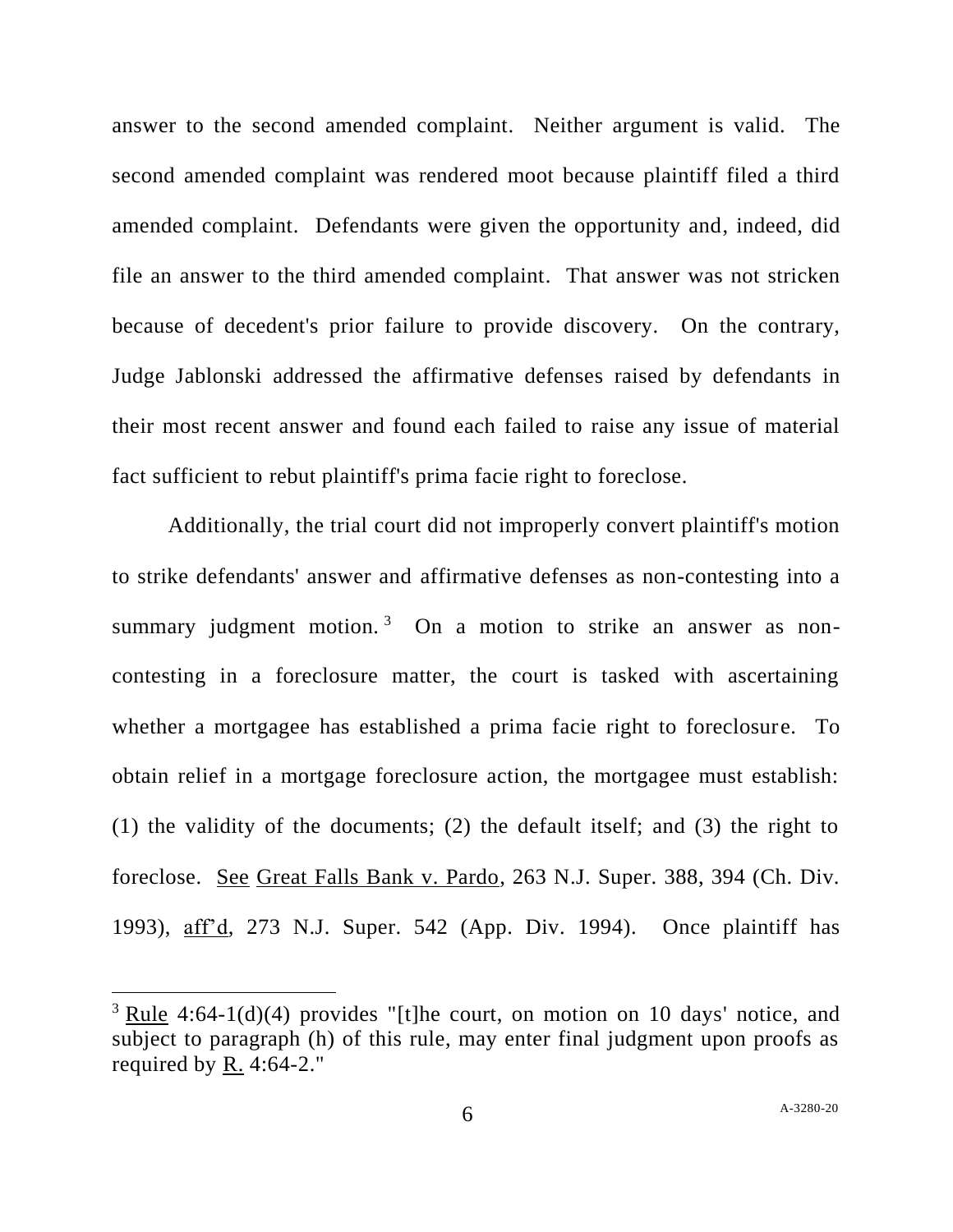established a prima facie right to foreclose, defenses are limited to these issues and germane counterclaims. An answer denying the complaint's allegations or raising separate defenses contesting the validity of the mortgage being foreclosed, or disputing plaintiff's right to foreclose, would rebut a plaintiff's prima facie right to foreclose. R. 4:64-1(c)(2). Rule 4:6-5 provides a court may strike an answer which "presents no question of fact or law which should be heard by a plenary trial." Old Republic Ins. Co. v. Currie, 284 N.J. Super. 571, 575 (Ch. Div. 1995) (citations omitted).

Plaintiff did not file a summary judgment motion; defendants' contention that they failed to comply with  $Rule 4:46-2(b)$  by failing to file a statement of material facts is unsupported. The trial court advised the parties, because they relied upon matters outside of the pleadings, including defendants' certification supporting the alleged forgery claim, the motion to strike the answer would be considered pursuant to the summary judgment standard and invited additional briefing and argument. 4

Finally, defendants claim they were entitled to a N.J.R.E. 104 hearing on the forgery issues raised in Dawn's certification and whether decedent's alleged statements were admissible hearsay. A motion to strike and a motion for

<sup>4</sup> Defendants did not object to the trial court's notice.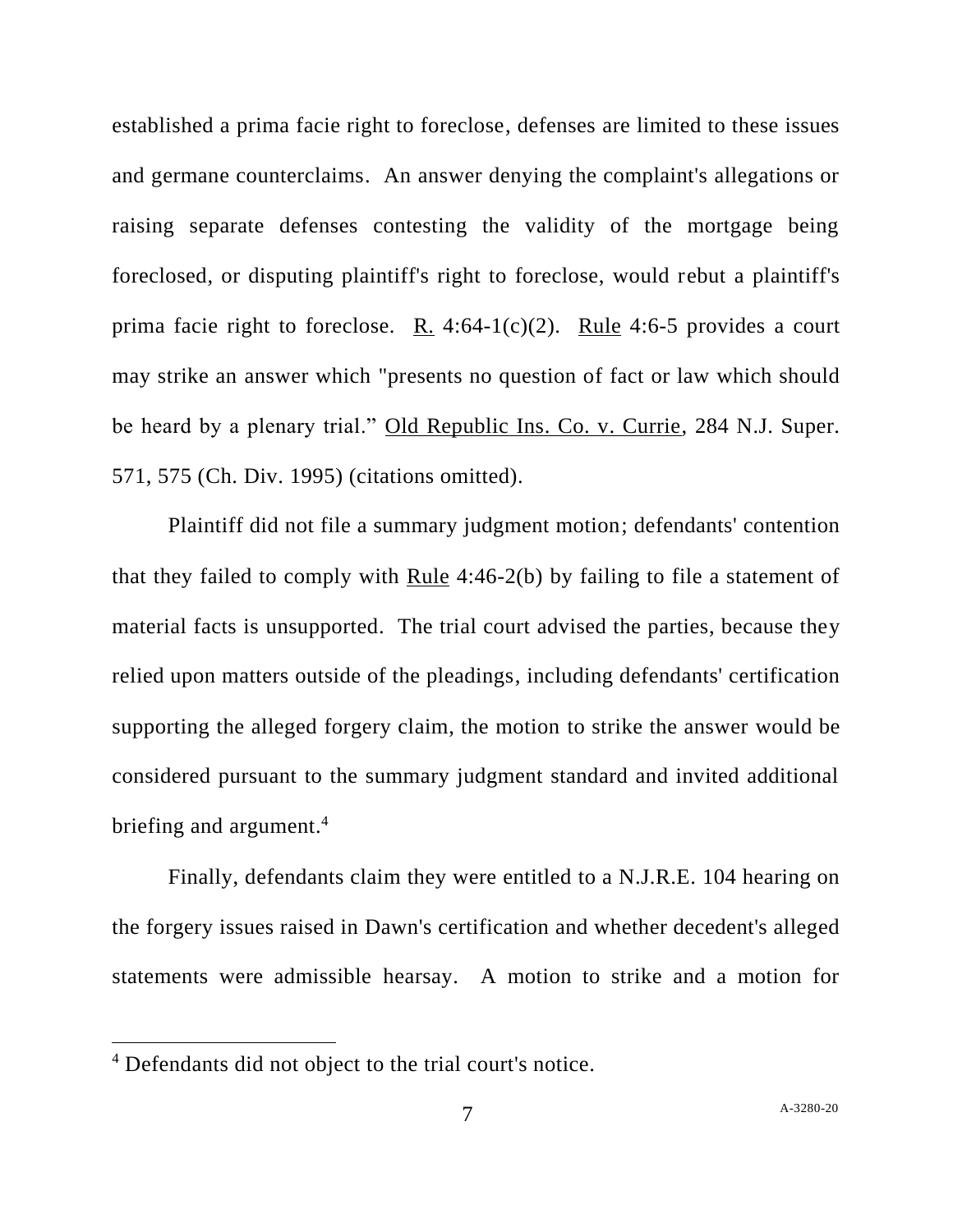summary judgment are both decided on the basis of pleadings, without testimony. Pursuant to Rule 4:46-2(c), summary judgment is appropriate if "the pleadings . . . together with the affidavits, if any, show that there is no genuine issue as to any material fact challenged and that the moving party is entitled to a judgment or order as a matter of law." Brill v. Guardian Life Ins. Co. of Am., 142 N.J. 520, 528-29 (1995). It is not enough to simply raise a defense to delay foreclosure proceedings; defendants must raise sufficient material factual issues to defeat summary judgment. Brill, 142 N.J. at 529.

Defendants did not request a N.J.R.E. 104 hearing from the trial court.<sup>5</sup> Regardless, Dawn's certification, even if deemed entirely admissible, fails to rebut plaintiff's right to foreclose. N.J.S.A. 2A:82-17 creates a presumption as to the validity of the mortgage documents because they are notarized. The statute provides:

> If any instrument heretofore made and executed or hereafter to be made and executed shall have been acknowledged, by any party who shall have executed

<sup>&</sup>lt;sup>5</sup> Rule 2:10-2 applies. "A defendant who does not raise an issue before a trial court bears the burden of establishing that the trial court's actions constituted plain error . . . ." State v. Santamaria, 236 N.J. 390, 404 (2019). Plain error requires a demonstration of "(1) whether there was error; and (2) whether that error was 'clearly capable of producing an unjust result.'" State v. Dunbrack, 245 N.J. 531, 544 (2021) (quoting State v. Funderburg, 225 N.J. 66, 79 (2016)). Defendants did not address plain error.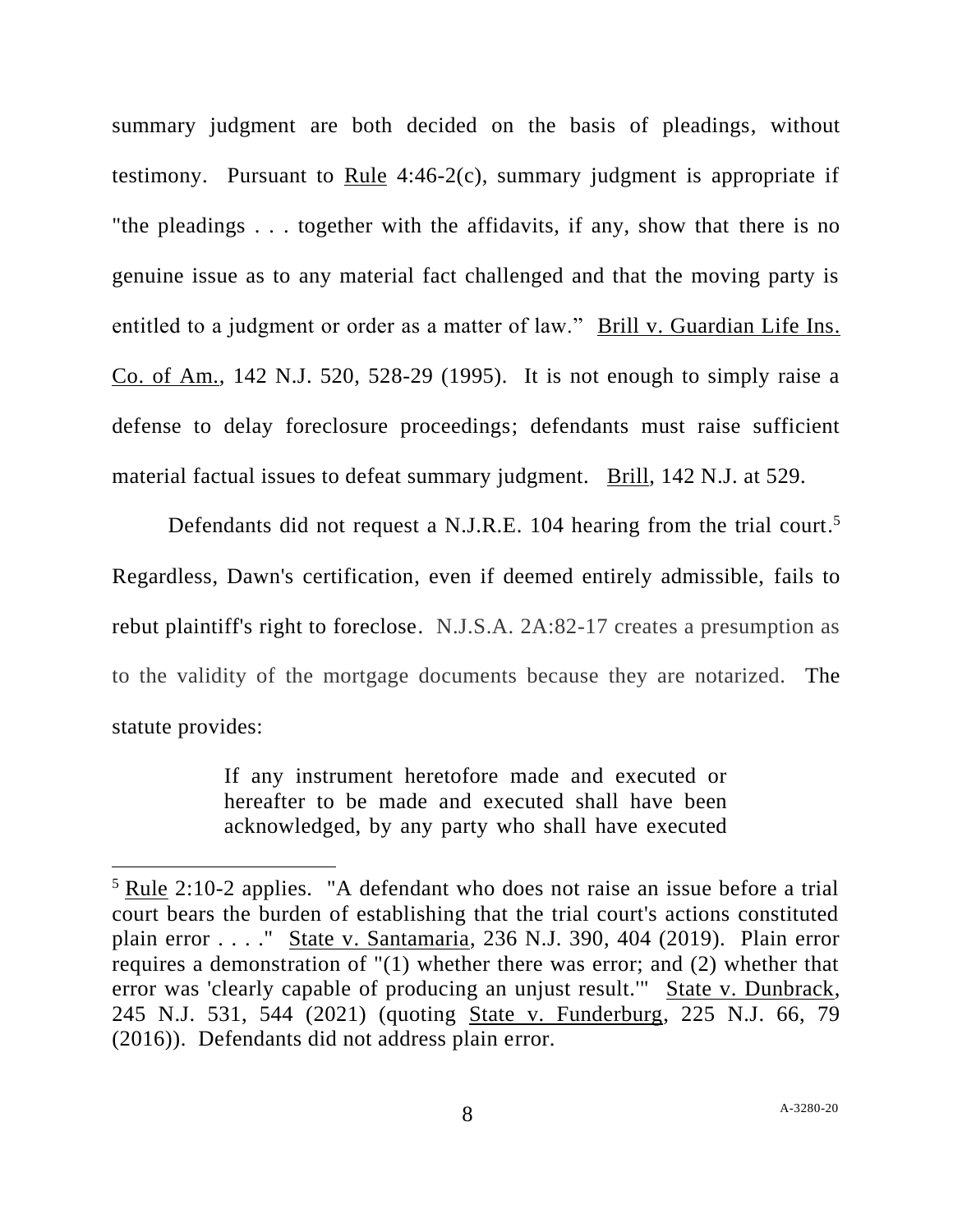it, or the execution thereof by such party shall have been proved by one or more of the subscribing witnesses to such instrument, in the manner and before one of the officers provided and required by law for the acknowledgment or proof of instruments in order to entitle them to be recorded . . . such certificate of acknowledgment or proof shall be and constitute prima facie evidence of the due execution of such instrument by such party.

This presumption is only overcome by "clear, satisfactory and convincing" evidence. Potter v. Steer, 95 N.J. Eq. 102, 104 (Ch. 1923). The issue is not whether decedent's alleged statements made to Dawn are admissible hearsay because decedent is unavailable to testify, but whether the alleged statements made by decedent are sufficient to rebut the presumption.

Even affording defendants<sup>6</sup> all favorable inferences, it is undisputed the mortgage and note are notarized. It is undisputed decedent never raised forgery as a defense during the eight years she contested this action. It is undisputed decedent's answer, filed March 30, 2009, states "[d]efendant Shirley P. Miranda admits that she executed a Mortgage in favor of Wachovia

<sup>&</sup>lt;sup>6</sup> Our review of a ruling regarding summary judgment is de novo. Green v. Monmouth Univ., 237 N.J. 516, 529 (2019); RSI Bank v. Providence Mut. Fire Ins. Co., 234 N.J. 459, 472 (2018). We "consider whether the competent evidential materials presented, when viewed in the light most favorable to the non-moving party . . . are sufficient to permit a rational factfinder to resolve the alleged disputed issue in favor of the non-moving party." Brill, 142 N.J. at 540. We accord no deference to the trial judge's conclusions on issues of law. Nicholas v. Mynster, 213 N.J. 463, 478 (2013).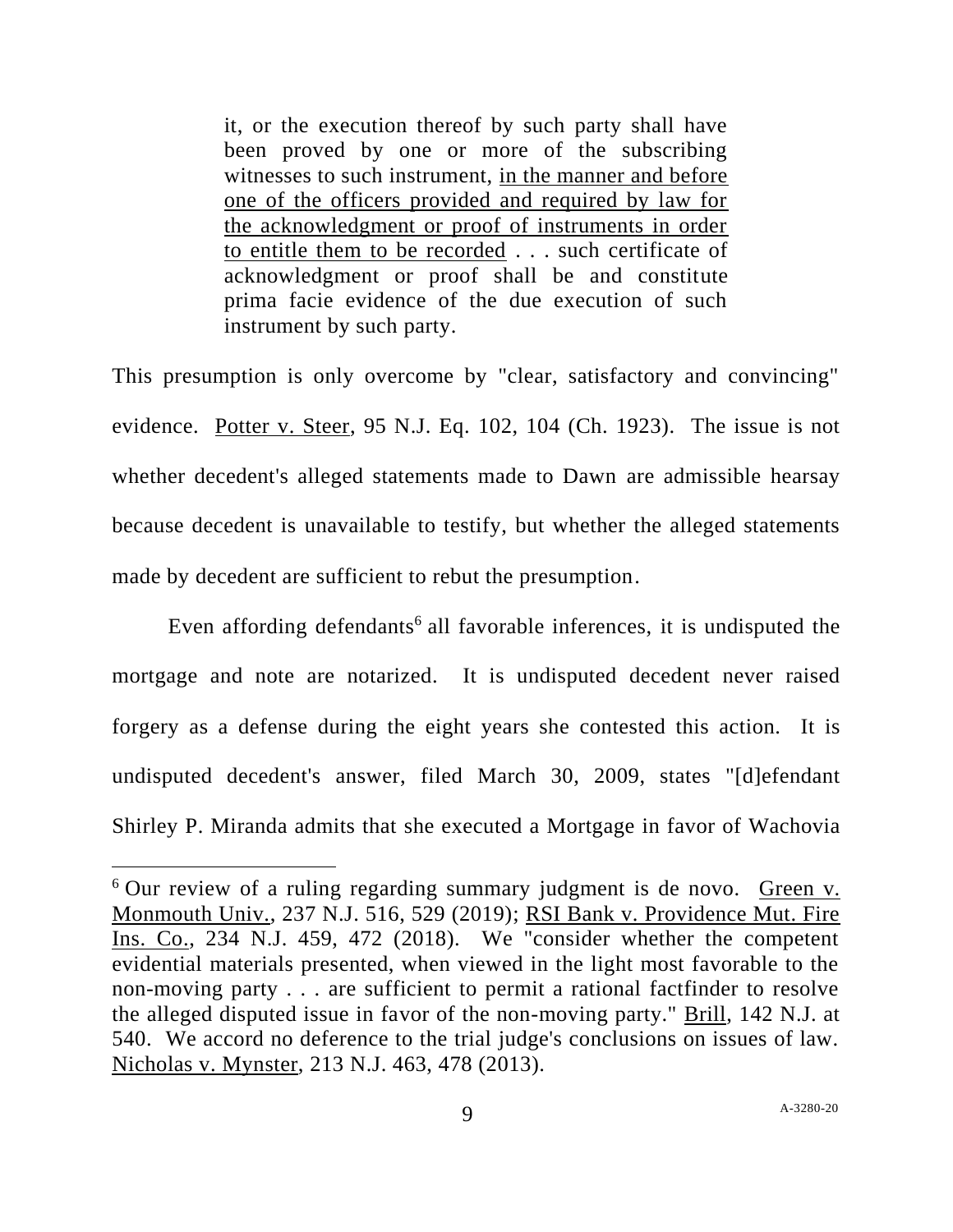Bank, N.A." It is undisputed decedent's counterclaim, filed the same day, states "[o]n or about May 1, 2007, Defendant/Counterclaimant Shirley P. Miranda borrowed the sum of \$129,512.00 with interest rate of 6.62% from plaintiff and secured the debt with a mortgage." These are admissions made by decedent in signed pleadings.

In contrast, defendants' only evidence offered in support of a forgery defense are alleged conversations between decedent and Dawn, and Dawn's layperson opinion regarding her mother's handwriting. Dawn offers no explanation for her mother's failure to allege forgery during her own defense of this claim during her lifetime. The certification she provides does not address and cannot rebut the presumption raised by the notarized mortgage and promissory note in this case or decedent's own admissions in her prior pleadings.

A party does not create a genuine issue of fact simply by offering a sworn statement. Carroll v. N.J. Transit, 366 N.J. Super. 380, 388 (App. Div. 2004). "[C]onclusory and self-serving assertions in certifications without explanatory or supporting facts will not defeat a meritorious motion for summary judgment." Hoffman v. Asseenontv.com, Inc.¸404 N.J. Super. 415, 425-26 (App. Div. 2009) (citing Puder v. Buechel, 183 N.J. 428, 440-41